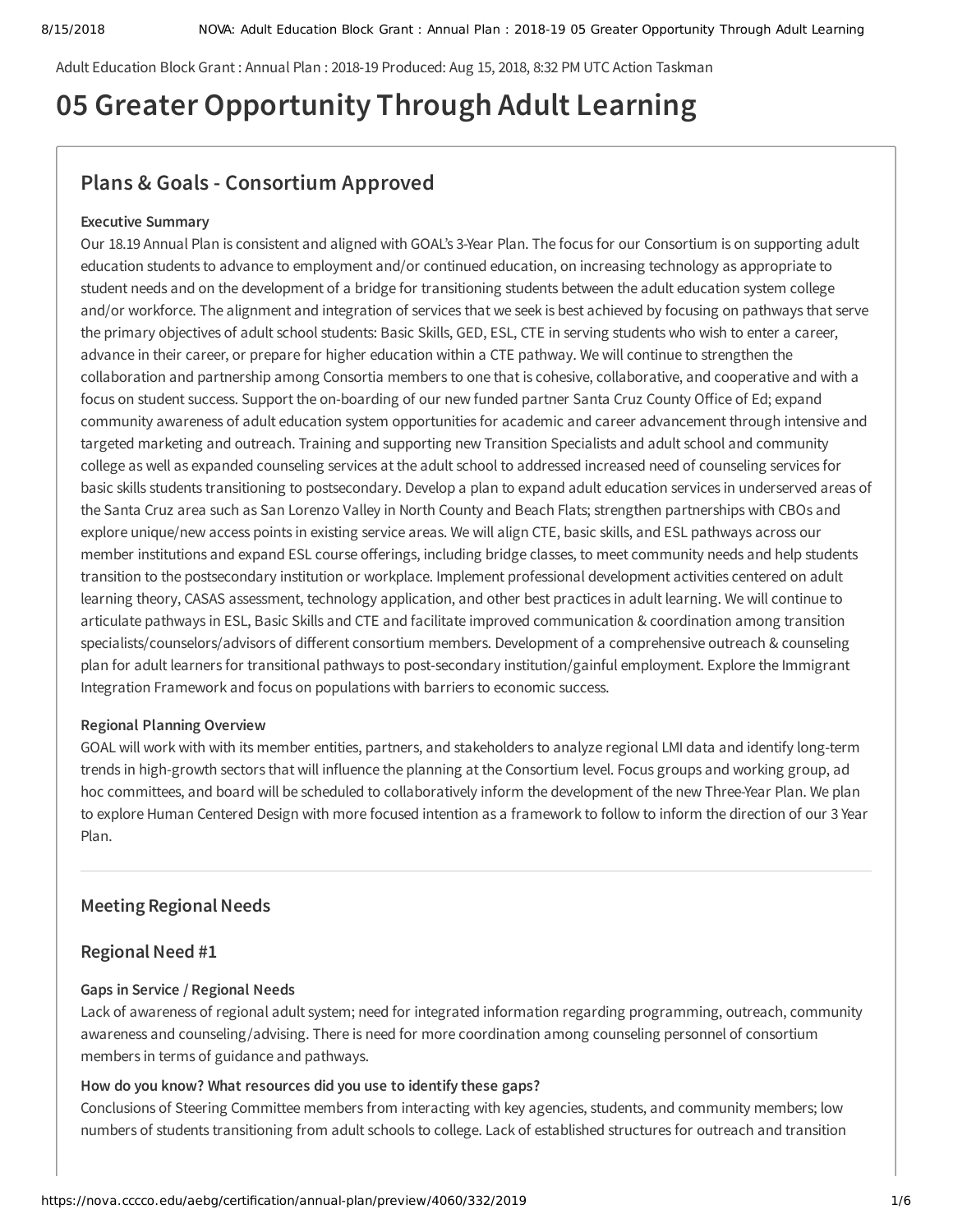support among member entities. Our consortium has not offered opportunities for counselors to meet on a regular basis and to develop common messaging, tools and materials.

#### How will you measure effectiveness / progress towards meeting this need?

Surveying increased awareness of GOAL initiatives; increased # of students enrolled in aligned pathways (ESL, CTE); increased knowledge of on and off ramps between education and career pathways; consistency of messaging through marketing by all consortia members; at least one collaborative (AE/CC) community event promoting educational opportunities for adults and bridges to community college, job training, and employment. Partner with existing counselor conference to add specific break out sessions for consortia member counselors and transition specialists .

#### **Regional Need #2**

#### **Gaps in Service / Regional Needs**

Low number of adult learners transitioning from adult schools to Cabrillo College. Adult learners need clearer pathways and access points to navigate adult school to college pathways. Articulation between adult schools and college CTE courses is needed. Contextualized learning models will be explored to create smoother transitions and likelihood for success for adult learners.Contextualized basic skills and language development should be included in CTE specific career pathway courses.

#### **How do you know? What resources did you use to identify these gaps?**

Extensive local and regional data, interviews with consortia members, interviews with community partners as well as students and staff from Cabrillo College and Adult schools.

#### How will you measure effectiveness / progress towards meeting this need?

Working closely with college and adult school faculty in the successful expansion of CTE curricula to include contextualized basic skills and language development into courses will be evaluated through faculty input, surveying course enrollment and successful pass rates will help inform the implementation and student outcomes.

# **Gaps In Service**

#### **New Strategies**

#### **Strategy #1**

The lack of awareness of regional adult education system and a need for integrated information regarding programming, outreach, community awareness and counseling/advising. We plan to develop strong collaborations with Strong Workforce, BACCC and Workforce Development Boards to share information about the job training opportunities available in the county and share how employers have a role in helping their employees improve their job skills.

#### **Strategy #2**

Expand Adult Ed services for HS equivalency in under-represented, under-served areas in Santa Cruz County. By working with community based organization (CBOs), family resource centers, and other adult serving organizations to research and better define adult education needs and pockets of underserved communities. Open an Adult Learning Center in San Lorenzo Valley by August of 2018 and expansion of ESL services in Beach Flats area. Expanded services will include ABE/ASE.

#### **Strategy #3**

There is need for more coordination among counseling personnel of consortium members in terms of guidance and pathways. We will facilitate meeting of county high school, adult education and community college counseling staff to develop common messaging, tools and materials. Conduct a counseling needs assessment. Identify current counseling models and resources for each consortia member. Investigate strong consortia counseling models. Partner with local initiatives bringing counselors together.

#### **Strategy #4**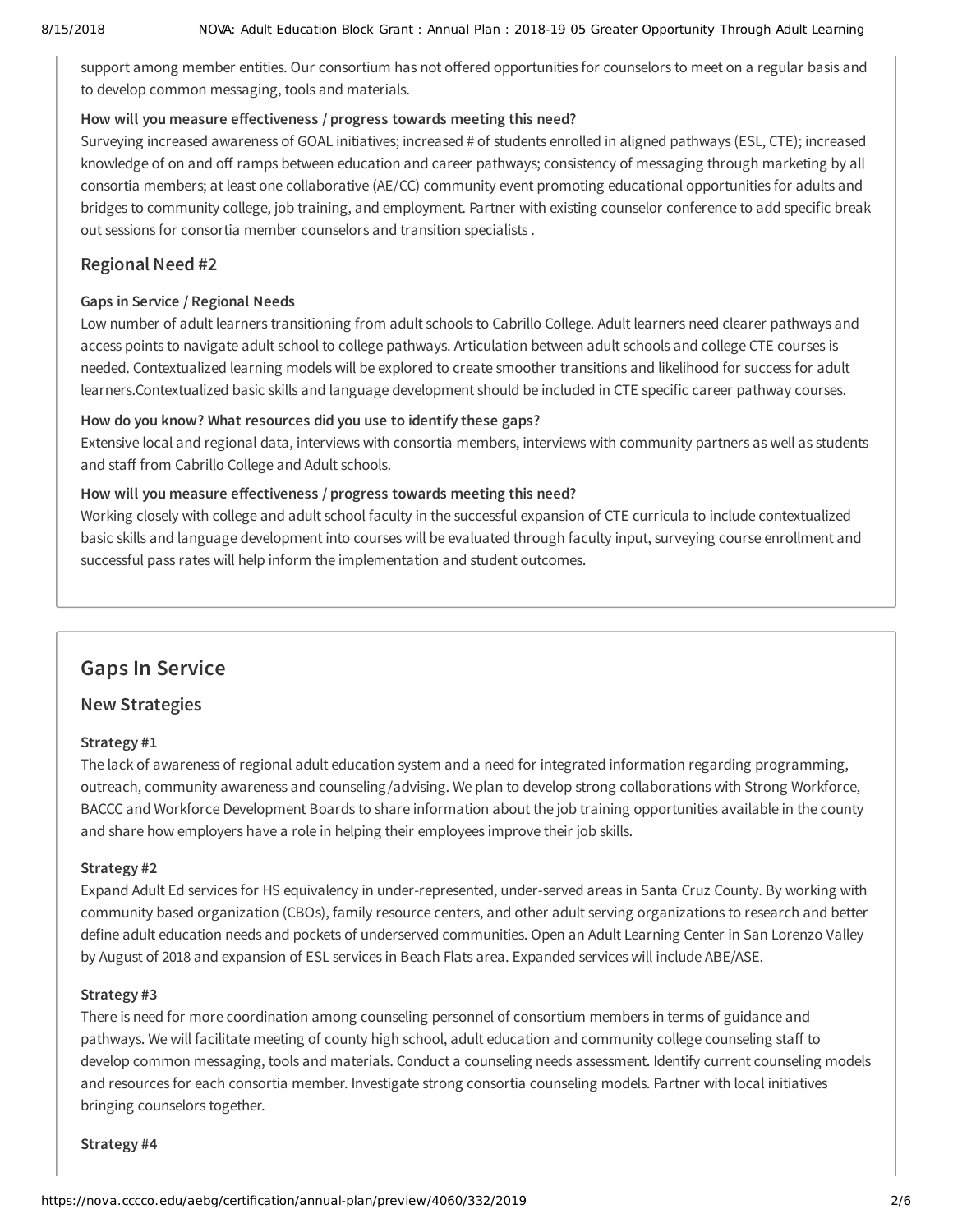#### 8/15/2018 NOVA: Adult Education Block Grant : Annual Plan : 2018-19 05 Greater Opportunity Through Adult Learning

Need to address equity gaps for adults in terms of education and employment. Explore the Immigrant Integration Framework and focus on populations with barriers to economic success including immigrants, recently incarcerated, low income, farm workers, single parents, adults living in poverty, etc.

#### **Strategy #5**

Development of a comprehensive marketing plan; Implement Phase 1 of a multi-strategy marketing and outreach campaign which consists of joint messaging, career pathways, consortia website development, brochure, and targeted bilingual outreach materials. Phase 2 will consist of development and implementation of grassroots community marketing efforts such as radio shows, radio announcements, community outreach events, presentations at day labor worker centers and 'boots on the ground' strategies.

# **Seamless Transitions**

### **New Strategies**

#### **Strategy #1**

Align academic and social support for adult educational system, including increased alignment of assessment, placement and counseling guidance among consortium members. Articulate pathways in ESL, Basic Skills, and CTE between community partners, adults school, county office of education, and community college, and careers skills. Increase communication and coordination among counselors for improved guidance

#### **Strategy #2**

Hiring of new Transition Specialists will facilitate improved communication among the transitions specialists, counselors, outreach staff, and faculty of consortium members. WASCAE and Cabrillo College will be hiring Transition Specialists that will assist in transition paths development, communication between institution counselors and outreach staff and support student transition from adult school and community settings to college and/or workforce.

#### **Strategy #3**

Support the development of contextualized ESL courses aligned with Allied Health curricula. Expand course offerings, including bridge classes, to meet community needs and help students transition to the postsecondary institution or workplace. Explore co-locating basic skills, ESL, GED and CTE Adult School and other bridge programs, at at the community college and other community and neighborhood sites.

#### **Strategy #4**

We will work towards integrating a multi-system approach. Exploring partnerships at the community college with Strong Workforce, BSI, Guided Pathways, and SSSP to support the transition of students from adult schools and community based setting to Cabrillo. Collaborate and expand partnerships with our local Workforce Development Board, BACCC, and SWP to explore workforce development training initiatives. Aligning efforts with our new funded K-12 partner delivering WIOA youth & LCFF programs.

# **Student Acceleration**

#### **New Strategies**

#### **Strategy #1**

Accelerate student progress through basic skills and CTE sequence by adding supports to basic skills courses and using contextualized language models such as exploring IBEST Work with Cabrillo's Basic Skills and initiative to put basic skills into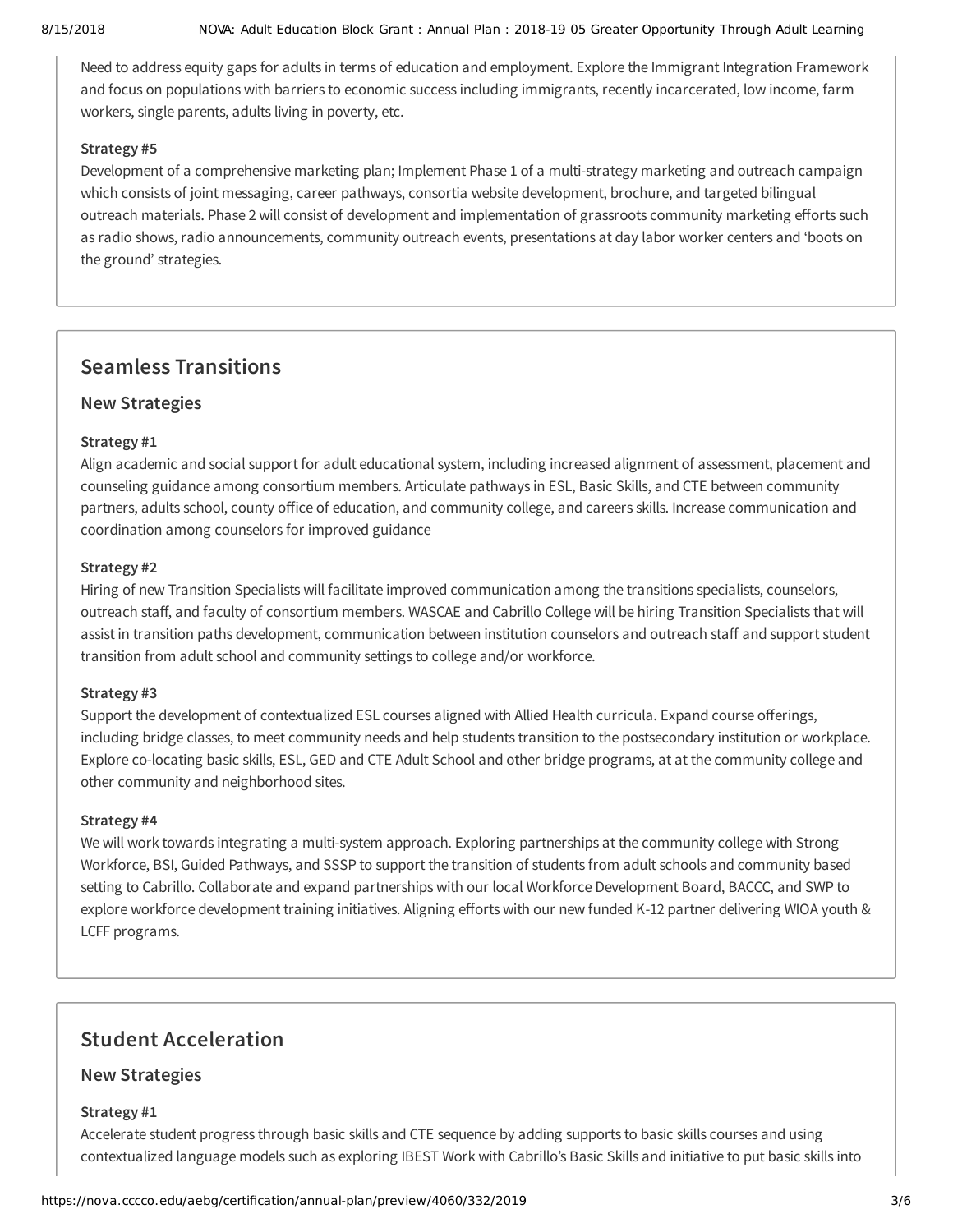the context of student's career path, and to integrate student support into targeted basic skills classes so they make progress towards goals & career path.

#### **Strategy #2**

Work with college partners to develop stackable certificate and shorter courses as well as increase the number of noncredit course offerings to accelerate students' progress through basic skills and CTE sequences, contextualized learning models. Continue to utilize labor market information, dialogue with employers, and surveys of students to identify a CTE pathways in which classes/courses can be offered using contextualized language and job skills instruction

#### **Strategy #3**

Explore GED, ESL and basic skills competencies acquired at the Adult School could be awarded academic credit at Cabrillo so students can enroll in college level courses and contextualized CTE classes.

#### **Strategy #4**

Develop and explore career pathways bridging member institutions and aligning marketing messaging. Consortia members in partnership with COE and Corrections to support student transitions from incarceration facilities to college, career pathways, employment.

#### **Strategy #5**

Expand course offerings, including bridge classes, to meet community needs and help students transition to college or workplace. Explore co-locating basic skills, ESL, GED and CTE Adult School and other bridge programs, at member institutions.

# **Professional Development**

#### **New Strategies**

#### **Strategy #1**

Explore new models and instructional strategies for contextualized and/or accelerated teaching and learning and agree upon how to evaluate effectiveness of professional development offerings.

#### **Strategy #2**

Conducting joint professional development activities among member institutions such as Strong Workforce, CTE, Adult School Professional Learning Communities and other initiatives. Continue to explore and expand partnerships to offer neighborhood based adult education services that leverages facilities, resources, constituency, outreach opportunities, etc. Share and communicate initiatives that might impact students in the adult education system.

#### **Strategy #3**

Targeted Integrated Education and Training professional development linking basic skills to transitional programs. More training in CASAS with a focus on assessment for instruction and accountability; instruction using competency and test reports for optimizing learning, staff support, and understanding accountability and data collection related to AEP.

## **Leveraging Resources**

**New Strategies**

**Strategy #1**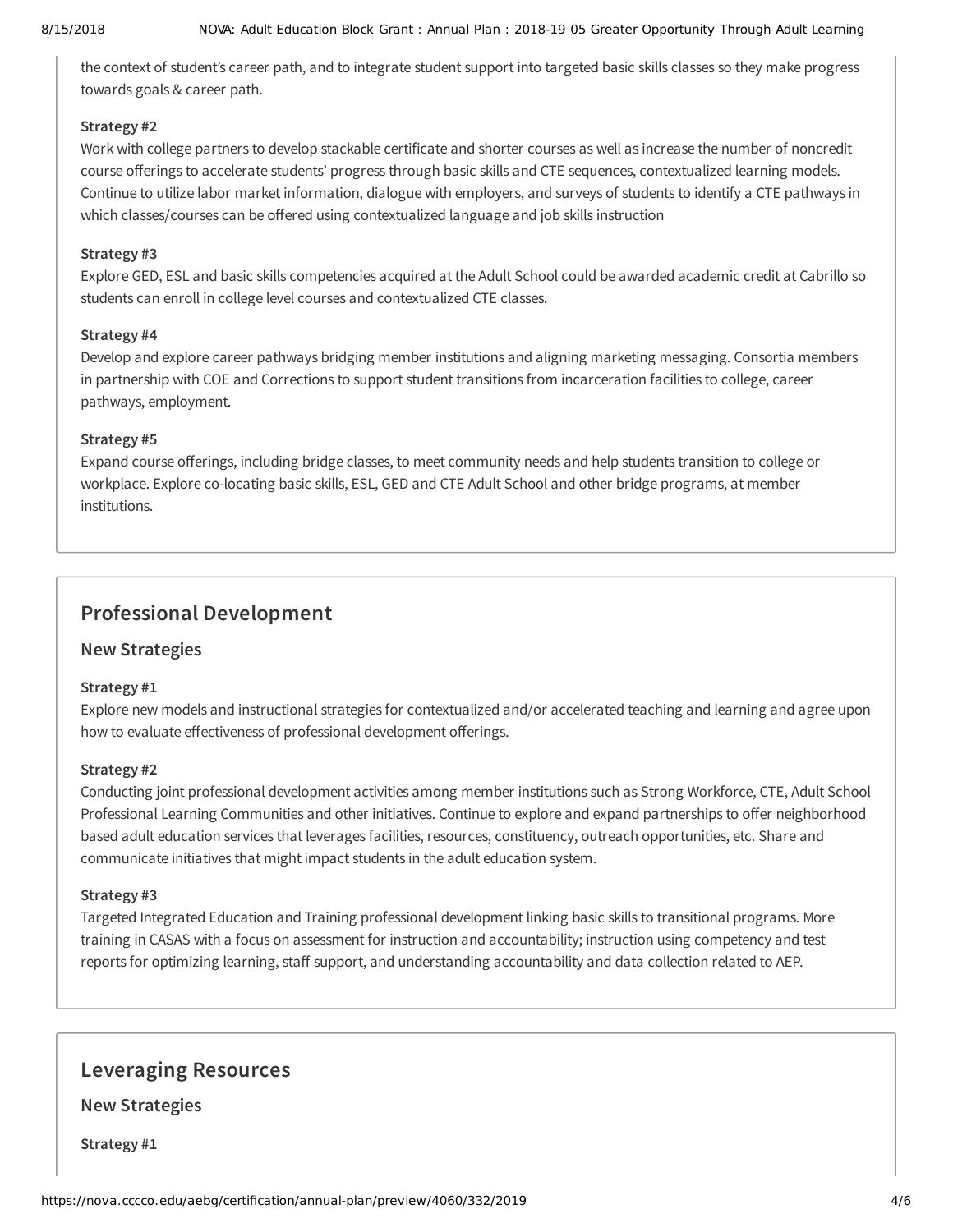#### 8/15/2018 NOVA: Adult Education Block Grant : Annual Plan : 2018-19 05 Greater Opportunity Through Adult Learning

We will work towards integrating a multi-system approach. Exploring partnerships at the community college with Strong Workforce, BSI, Guided Pathways, and SSSP to support the transition of students from adult schools and community based setting to Cabrillo. Collaborate and expand partnerships with our local Workforce Development Board, BACCC, and SWP to explore workforce development training initiatives. Aligning efforts with our new funded K-12 partner delivering WIOA youth & LCFF programs.

#### **Strategy #2**

Conducting joint professional development activities among member institutions such as Strong Workforce, CTE, Adult School Professional Learning Communities and other initiatives. Continue to explore and expand partnerships to offer neighborhood based adult education services that leverages facilities, resources, constituency, outreach opportunities, etc. Share and communicate initiatives that might impact students in the adult education system.

# **Fiscal Management**

A narrative justifying how the planned allocations are consistent with the annual adult education plan which is based on **your AEBG 3-year plan.**

The consortium has developed a process to review and validate member expendiures and budgets accounting procedures to monitor grant allocations and expenditures by programs, objectives, and budget codes. The GOAL Director facilitates the review of quarterly expenditures, verifies members spending. Each partner member will maintain accurate records for audits or local reviews and is accountable for their own expenditures and questions regarding AEBG guidelines and regulations, and alignment to the Consortium's annual plan.

**An approach to incorporating remaining carry-over funds from prior year(s) into strategies planned for 2018-19.** GOAL consortium plans to use carry-over funds for one-time expenditures such as focused and intensive consortia-wide marketing campaign, professional development, training, travel/conference, instructional supplies and curriculum and program alignment between its member institutions such as contextualized curriculum and exploring models such as IBEST, Human Centered Design, 3-year planning, etc.

| <b>Cabrillo CCD, Member Representative</b> |                                                              |  |
|--------------------------------------------|--------------------------------------------------------------|--|
| <b>Kelly Williams</b>                      |                                                              |  |
| <b>Matthew Wetstein</b>                    |                                                              |  |
|                                            | Approved                                                     |  |
|                                            | 2018-08-14                                                   |  |
|                                            |                                                              |  |
|                                            | Pajaro Valley Unified School District, Member Representative |  |